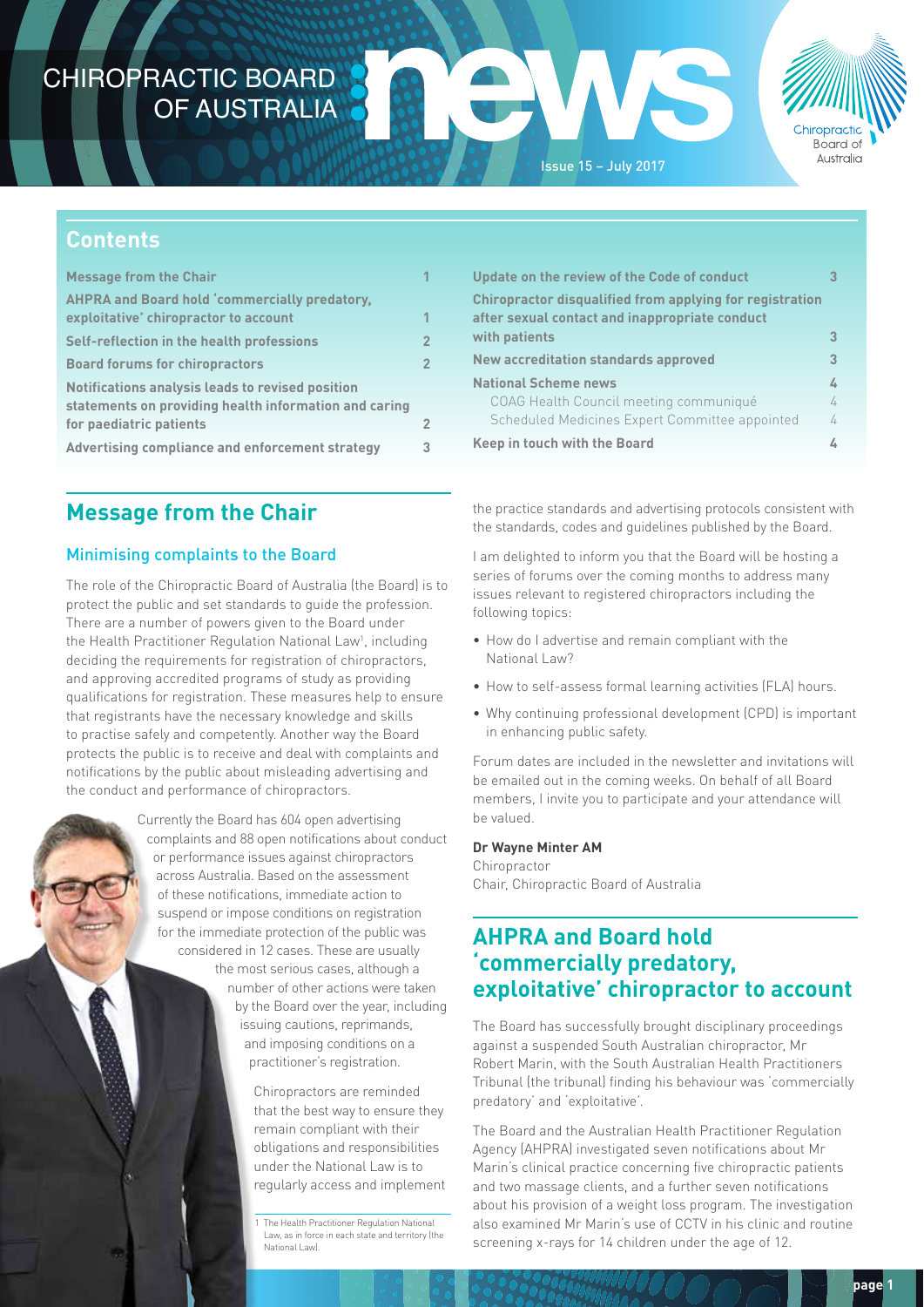<span id="page-1-0"></span>In its complaint to the tribunal, the Board alleged that Mr Marin:

- failed to carry out adequate clinical assessments
- indiscriminately used plain film x-ray, including for the children, and without clinical justification
- used x-rays and heart rate variability tests for weight loss patients as a platform to exaggerate the severity of a patient's condition and promote the need for long-term treatment
- exerted pressure to enter into treatment or the weight loss program with a substantial prepayment arrangement for his financial benefit
- provided a service, and products in the case of weight loss patients, which lacked professionalism and individual care and attention, and
- permitted the CCTV camera in the x-ray room to operate when patients were undressing for x-rays, with the footage then being stored.

The tribunal found Mr Marin's conduct was substantially below the standard expected of a registered chiropractor and that he is not a fit and proper person to hold registration. It noted that he had been previously disciplined in 2008 and yet repeated similar conduct and breached undertakings he had given to the Board. The tribunal upheld a decision by the Board to take immediate action to suspend Mr Marin's registration in June 2015.

## **Self-reflection in the health professions**

Self-regulation of learning for chiropractors plays an important role in professional behaviour.

In particular, it is important for CPD and when practitioners prepare strategies for effective remediation and return to practice.

The Board hosted stakeholder forums on Saturday 25 March 2017 and Sunday 26 March 2017 to advance the conversation on self-regulation of learning for practitioners, particularly in the context of CPD and of remediation and/or return to practice.

The forums were well attended by a broad spectrum of stakeholders and guests, in person or by webinar.

The Board received thought-provoking and informative presentations from keynote speaker Professor Kevin Eva on self-reflection in the health professions and on facilitating receptivity in the reluctant adult learner, as well as supporting presentations from Board Chair Dr Wayne Minter AM *(CPD in a regulatory context)* and Dr Mark Bartolo *(Reflections on the mentoring of chiropractors in clinical practice).*

There were some valuable lessons from the day, and Professor Eva's presentations are now available as [vodcasts](http://www.chiropracticboard.gov.au/News/2017-06-14-vodcasts.aspx) on the Board's website.

### **Board forums for chiropractors**

The Board is committed to ensuring that information about the expectations of the Board are clearly communicated to practitioners, and that opportunities for genuine engagement are provided in relation to important regulatory issues. We will be hosting forums in most state and territory capitals over the next few months. We will also be publishing one of the forums online so that those who are unable to attend a forum can access the content.

Practitioners will receive invitations by email in due course. The current schedule for the forums is:

- Vic. Forum: Friday 18 August (6-8pm AEST)
- SA Forum: Tuesday 22 August (6-8pm ACST)
- NSW Forum: Thursday 21 September (6-8pm AEST)
- Qld Forum: Tuesday 26 September (6-8pm AEST)
- WA Forum: Tuesday 3 October (6-8pm AWST)
- ACT Forum: Thursday 19 October (5-6.30pm AEST)

### **Notifications analysis leads to revised position statements on providing health information and caring for paediatric patients**

#### Overall figures

AHPRA and the Board have worked together to analyse notifications and complaints data in relation to matters relating to paediatric patients.

During the period 1 July 2010 to 30 June 2015, AHPRA received a total of 679 enquiries, notifications and alleged National Law offences (predominantly advertising matters) relating to chiropractors. Of these, 333 were formal notifications about all age groups, of which 93 resulted in a regulatory action by the Board.

#### Paediatric cases

A total of 126 cases relating to, or involving people under the age of 18 years were identified – 116 of these were offences related to advertising of paediatric services and/or the promotion of anti-vaccination materials.

The remaining 10 cases representing nine separate matters, related to specific patients under the age of 18 years. Of these nine cases, three related to treating children in hospitals without permission, three related to misdiagnosis, unnecessary and/ or inappropriate treatment, two related directly to the effects of the treatment provided, and one related to the misuse of patient information. No deaths were noted. All nine cases resulted in the Board taking regulatory action.

To support practitioners and better inform the public about what is expected by chiropractors when treating paediatric patients, the Board has published revised position statements on [the care of paediatric patients and](http://www.chiropracticboard.gov.au/Codes-guidelines/FAQ.aspx)  [the provision of health information](http://www.chiropracticboard.gov.au/Codes-guidelines/FAQ.aspx). **The revised versions expand slightly on the previous versions to provide clearer guidance and information for practitioners.**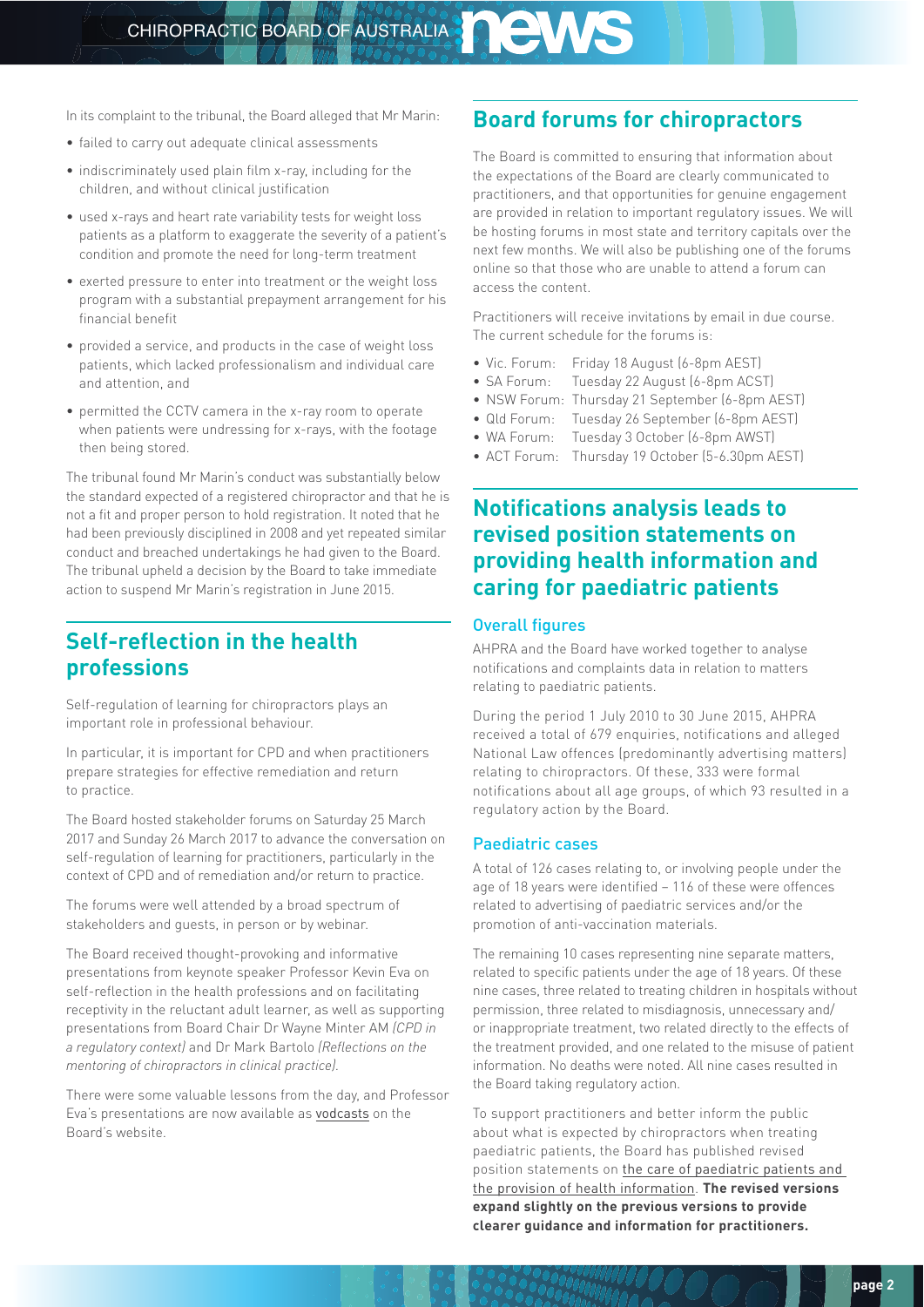<span id="page-2-0"></span>The Board and AHPRA remain committed to ensuring the public receive evidence-based and patient-centred care from chiropractors. In anyone has a concern about the health, conduct or professional practice of an individual chiropractor they are urged to make a notification via the [AHPRA website](http://www.ahpra.gov.au/Notifications/Make-a-complaint.aspx).

## **Advertising compliance and enforcement strategy**

The Board recently considered and endorsed a crossprofession national strategy to help keep health service consumers safe from misleading advertising. Building on the significant work already done by the Board in this area, this strategy provides an approach to managing advertising complaints and taking appropriate action to achieve compliance. [The Advertising compliance and enforcement](http://www.ahpra.gov.au/Publications/Advertising-resources/Legislation-guidelines.aspx)  [strategy for the National Scheme](http://www.ahpra.gov.au/Publications/Advertising-resources/Legislation-guidelines.aspx) sends a loud and clear message to registered health practitioners that when advertising your health services you must comply with your professional and legal requirements to not mislead consumers in any way, or consequences may follow.

The strategy and other advertising resource information is available on the [Advertising resources](http://www.ahpra.gov.au/Publications/Advertising-resources.aspx) section of the AHPRA website. [Guidance specifically designed for chiropractors](http://www.ahpra.gov.au/Publications/Advertising-resources/Check-and-correct/Chiropractic-examples.aspx) is now available.

## **Update on the review of the Code of conduct**

The *Code of conduct for chiropractors* is based on the common code of conduct used by 10 other National Boards (Aboriginal and Torres Strait Islander Health Practice, Chinese Medicine, Dental, Medical Radiation Practice, Occupational Therapy, Optometry, Osteopathy, Pharmacy, Physiotherapy and Podiatry) with some minor profession-specific changes. The Board is reviewing the *Code of conduct for chiropractors* (the Code) as part of the joint project to review the common code of conduct.

The Code is a regulatory document that provides an overarching guide to support and inform good practice and to help practitioners, Boards, employers, healthcare users and other stakeholders to understand what good practice involves. It seeks to help and support practitioners to deliver safe and effective health services within an ethical framework.

As the Code was last published in March 2014, we have started a scheduled review that will draw on best available research and data and involve additional stakeholder consultation and engagement. We are working with other National Boards that use the common code on the review.

The review is still at an early research phase. However, we are already considering how we can maximise opportunities for input when the consultation stage of the review starts. In addition to public consultation we intend to use our website and other social media to inform chiropractors about how they can contribute to the review. We will also highlight opportunities to be involved in upcoming communiqués and newsletters.

## **Chiropractor disqualified from applying for registration after sexual contact and inappropriate conduct with patients**

The State Administrative Tribunal of WA has disqualified a former chiropractor from applying for registration for three years with the National Board after he admitted to professional misconduct, including sexual contact and inappropriate conduct with female patients.

Dr John Horner was disqualified from applying for registration as a chiropractor for three years from the date of the order (3 March 2017), has been reprimanded and is prohibited from providing any health service that involves consultation with or touching any female patient until such time as he is returned to the register of health practitioners. He was also ordered to pay the Board's legal costs of \$10,000.

Dr Horner admitted to five separate instances of professional misconduct: the most serious was a sexual relationship with a female patient that began in 2000 and continued till 2012, including sexual acts performed in his consulting rooms as well as at the patient's home. Three other, separate instances of misconduct occurred with female patients between May 2006 and December 2013, in which he failed to administer treatment in a manner that preserved their modesty and dignity.

Dr Horner surrendered his registration as a chiropractor in February 2015. If he had not surrendered his registration, the tribunal would have cancelled it. The tribunal's orders are published on the [State Administrative Tribunal of Western](http://decisions.justice.wa.gov.au/SAT/SATdcsn.nsf/%24%24OpenDominoDocument.xsp?documentId=757E4582AA2DD072482580E4001518BD&action=openDocument)  [Australia website.](http://decisions.justice.wa.gov.au/SAT/SATdcsn.nsf/%24%24OpenDominoDocument.xsp?documentId=757E4582AA2DD072482580E4001518BD&action=openDocument)

More detail is available in the [media release](http://www.chiropracticboard.gov.au/News/2017-03-17-media-release.aspx) on the Board's website.

## **New accreditation standards approved**

In April, the Board considered the proposed *Accreditation standards for chiropractic programs* submitted by the Council on Chiropractic Education Australasia (CCEA) along with supporting and related documents including *Competency standards for graduating chiropractors* and *Accreditation guidelines for chiropractic education programs*. These have been approved and will shortly come into effect once published on the Board's website.

 $DOO$